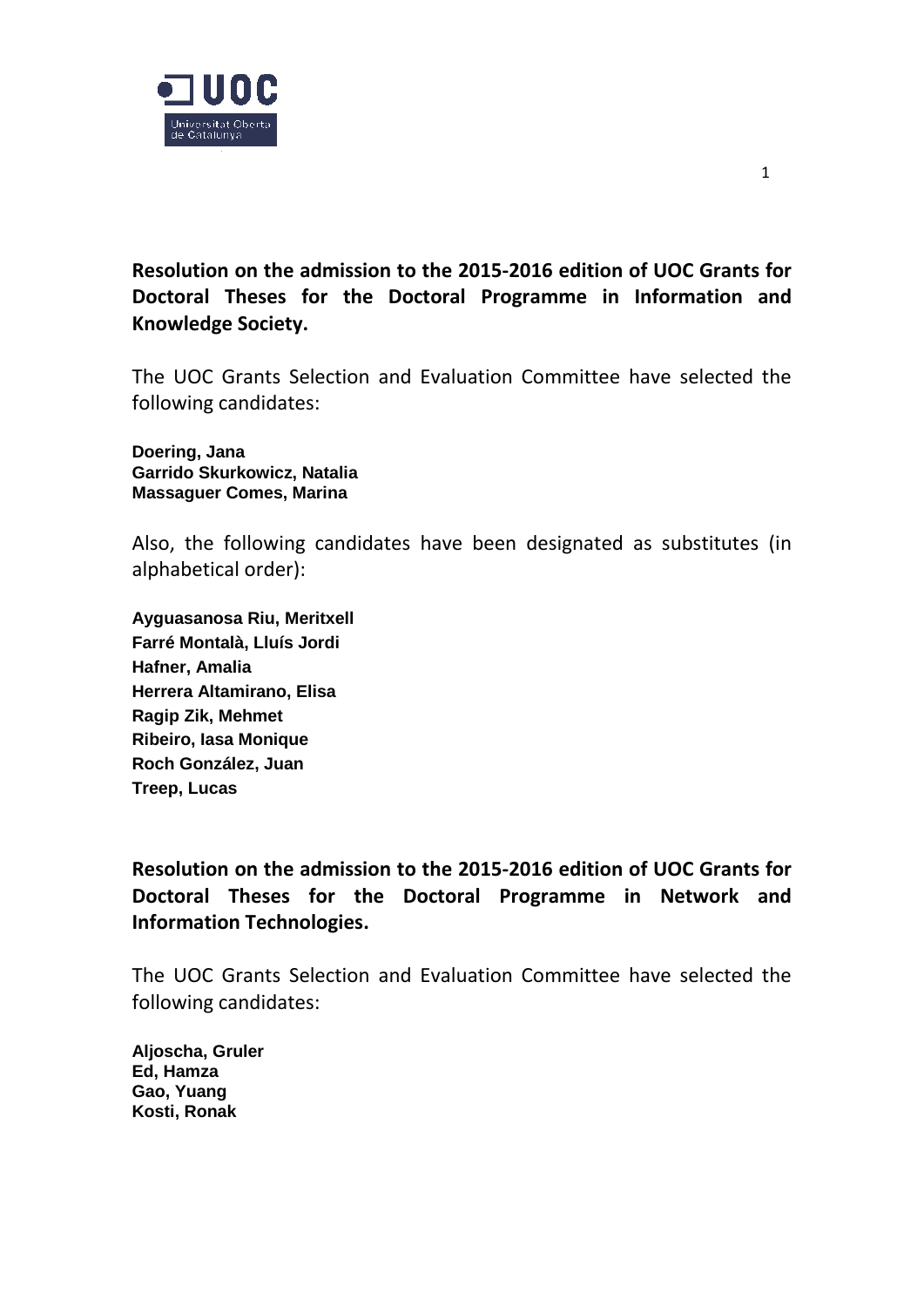

Also, the following candidates have been designated as substitutes (in alphabetical order):

**Bolaños Solà, Marc Hernández Juárez, Daniel Ma, Zhizhong Mara Cota, Priscila Muhammad Adnan, Syed**

**Resolution on the admission to the 2015-2016 edition of UOC Grants for Doctoral Theses for the Doctoral Programme in Education and ICT (elearning).**

The UOC Grants Selection and Evaluation Committee have selected the following candidates:

**Balasorriya, Isuru Komlenov, Zivana Upton, Lorne**

Also, the following candidates have been designated as substitutes (in alphabetical order):

**Camberos, Diana Minerva Fondo Garcia, Marta Gervacio, Juvy Lizette Muchnik, Anna Soler Riba, Laura Zangoria, Scott**

The beneficiaries are subjected to the rules established in the Call for Applications for UOC Grants for Doctoral Thesis – 2015-2016, within the framework of the Statute for Research Staff in Training approved by Royal Decree 63/2006 of 27 January 2006.